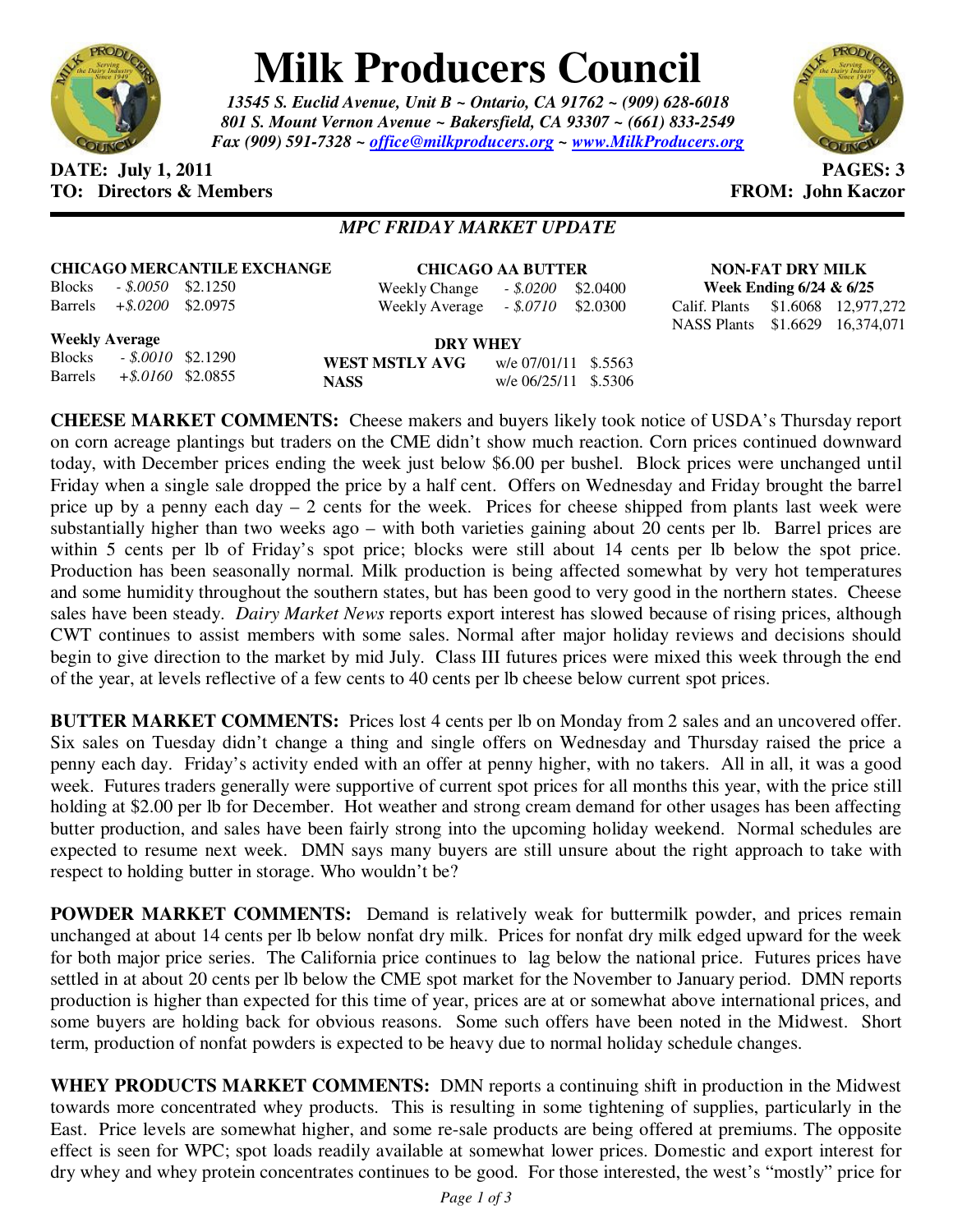dry whey this week ranges from \$.54 to \$.5725 per lb, while the NASS weighted average price for a light volume of 6.4 million lbs last week was \$.5306 per lb. These prices are reported in the table above.

#### \*\*\*

### **FRED DOUMA'S PRICE PROJECTIONS…**

**July 1 Est: Quota cwt. \$21.36 Overbase cwt. \$19.66 Cls. 4a cwt. \$20.22 Cls. 4b cwt. \$19.51 June '11 Final: Quota cwt. \$21.09 Overbase cwt. \$19.39 Cls. 4a cwt. \$20.79 Cls. 4b cwt. \$18.79 \*\*\*** 

**DO FLUID MILK SALES FOLLOW COMMONLY HELD ASSUMPTIONS?** *(By J. Kaczor)* A number of long-held beliefs about fluid milk sales recently were tested, with mixed results. The assumptions about milk sales include the following: that demand is inelastic (meaning low prices do not unduly stimulate sales nor high prices unduly retard sales); that per capita consumption is on a long, slow downward trend (meaning the rising population keeps total sales about level); that because milk is considered to be an essential food, fluid milk sales are essentially recession-proof; and, more recently, that price volatility may contribute to lower sales (meaning less volatility may contribute to higher sales). The tests of these beliefs were not planned; they are empirical marketplace observations of milk sales through high and low price periods and the recession.

The approximately five and a half year period ending this April provided the opportunity to test each of abovementioned beliefs about what affects fluid milk sales. There was a short, sharp price spike in mid 2006 and an eighteen month period in 2007-2008 of historically high prices which transitioned to nine months of very low prices in 2009. The recession began in December 2007 and ended in June 2009, and we are now back to a period where prices are again high – about where they were in 2007-2008.

About the recession: it was the most severe U.S. economic recession since the 1930's; it didn't miss by much being classified as a depression. It provides the best possible test on whether milk sales are recession proof. The recovery supposedly began July 2009, but is weak and uneven to the point where some economists believe it is not sustainable. While the great financial institutions on Wall Street have fully recovered and many large corporations have learned how to do more with less (meaning fewer employees with less benefits and longer hours, and huge profits), many small-business owners, including milk processors, are doing about as good as their customers, which is to say not so good at all. Why is that?

A June 27th report by Alex Kowalski on Bloomberg.com, "*Consumer Spending in U.S. Stagnated in May*," cited poor employment prospects and rising inflation as principal causes for the cut back in consumer spending. That report is another way of saying "low consumer confidence" is keeping the economy from reaching the critical level where improvement in one sector feeds into others and eventually blossoms into an obvious sustainable recovery. The single most important factor causing employers to put off hiring is uncertainty about sales. Unfortunately, a stimulus to spark hiring or consumer confidence doesn't appear to be evident at the present time.

About milk sales:

- Estimated daily average fluid milk sales are now believed to be lower than they have been in sixty years; perhaps an all time low; partly because of a continuing decrease in per capita consumption.
- Fluid milk sales fell sharply following a four month price spike in 2004, but recovered soon thereafter, reflecting short term negative response to price increases.
- A price trough of about ten months beginning in April 2006 was accompanied by a rise in sales for that same period, reflecting a positive response to price decreases.
- Milk sales during the period of record high prices in 2007-2008 were generally higher than they were in 2010, when prices were considerably lower.
- Estimated daily average sales in 2009, at the lowest point of the recession, when prices were at a seven year low, were substantially higher than present sales; this positive response appears to be very strong evidence of price elasticity during hard economic times.
- Fluid milk sales in April 2009 are believed to be higher than any April in the past twenty years, about seven million lbs per day higher than this April.
- Sales of organic milks, although somewhat affected by the recession, have generally fared far better than sales of non-organic milks despite having retail prices substantially higher than non-organic milks. Prices